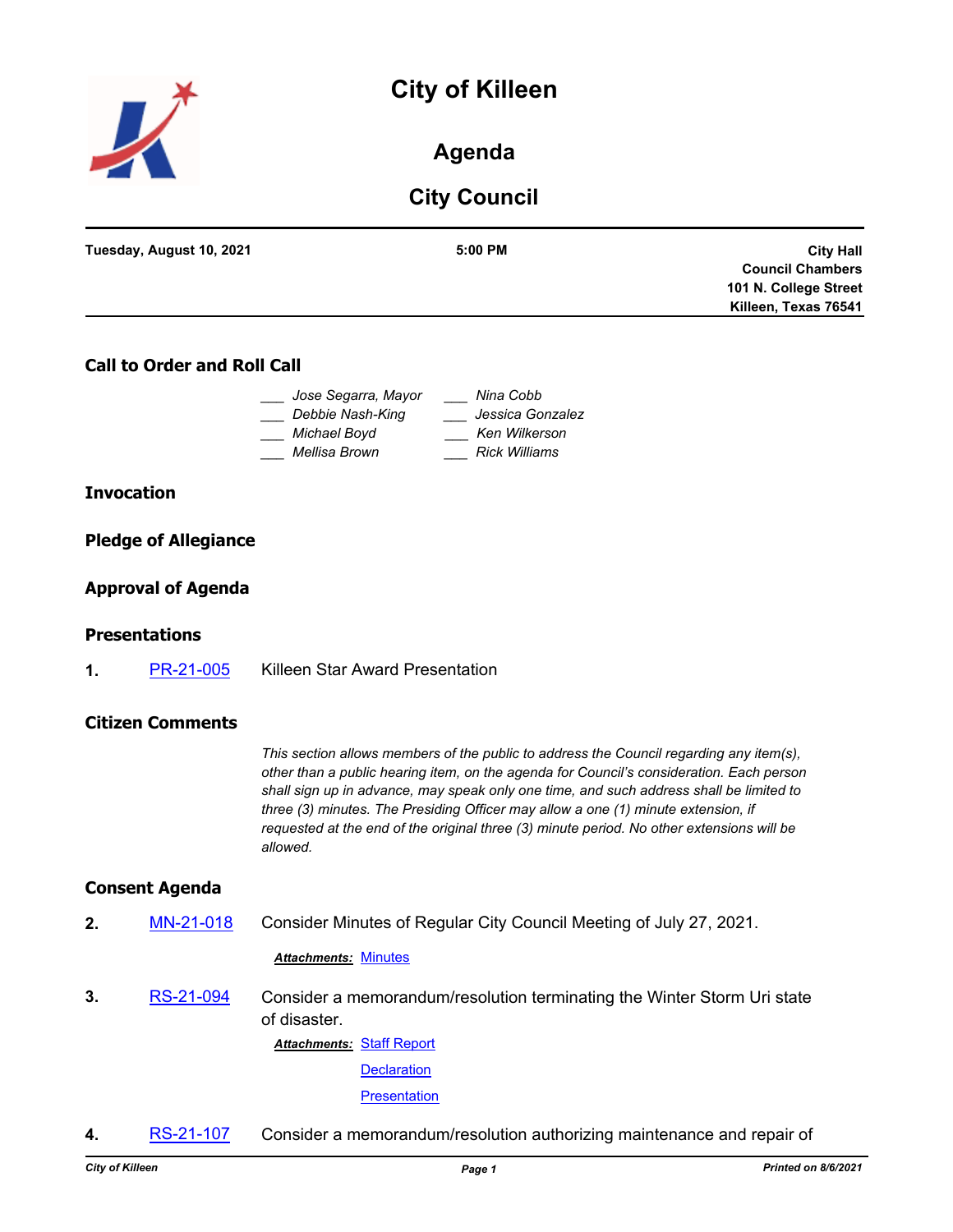HVAC equipment by The Brandt Companies, LLC in an amount not to exceed \$80,500 in Fiscal Year 2021.

**Attachments: [Staff Report](http://killeen.legistar.com/gateway.aspx?M=F&ID=7ed7094c-2728-4739-8378-c3935c1ec5af.pdf) [Contract](http://killeen.legistar.com/gateway.aspx?M=F&ID=cbb7a990-02cc-44db-bb6b-787537dc019e.pdf)** [Certificate of Interested Parties](http://killeen.legistar.com/gateway.aspx?M=F&ID=4de8b945-9cc4-4dcf-924d-d3dfe6a9b318.pdf) **[Presentation](http://killeen.legistar.com/gateway.aspx?M=F&ID=ba825cf4-30e8-464e-9ba1-0242fc30231f.pdf)** 

**5.** [RS-21-108](http://killeen.legistar.com/gateway.aspx?m=l&id=/matter.aspx?key=5611) Consider a memorandum/resolution authorizing the award of Bid No. 21-21 for a thermoplastic applicator to Striping Service and Supply, Inc. in an amount not to exceed \$104,617.44.

**Attachments: [Staff Report](http://killeen.legistar.com/gateway.aspx?M=F&ID=61f064d4-ddb1-42c9-9b9d-0be7d9196007.pdf)** 

**[Quotes](http://killeen.legistar.com/gateway.aspx?M=F&ID=462f1cd8-81e5-452b-9d24-0b3c27d604c1.pdf)** [Bid Tab](http://killeen.legistar.com/gateway.aspx?M=F&ID=accabf2a-bb74-4fd4-8705-5e43944a71c9.pdf) [Certificate of Interested Parties](http://killeen.legistar.com/gateway.aspx?M=F&ID=8febcd93-bad1-4258-b516-9e70aa1221af.pdf) **[Presentation](http://killeen.legistar.com/gateway.aspx?M=F&ID=ff2460ee-fb74-4895-a879-49fde268c835.pdf)** 

**6.** [RS-21-109](http://killeen.legistar.com/gateway.aspx?m=l&id=/matter.aspx?key=5590) Consider a memorandum/resolution authorizing the award of Bid No. 21-31, Water Meters to Aqua-Metric Sales Company in an amount not to exceed \$500,000 in Fiscal Year 2021.

**Attachments: [Staff Report](http://killeen.legistar.com/gateway.aspx?M=F&ID=21f299fd-8d10-4afc-96d4-cdc7fbdfaf1e.pdf)** 

- [Proposal](http://killeen.legistar.com/gateway.aspx?M=F&ID=865a0c4f-5630-40cf-95de-9a6a1588138a.pdf) [Bid Tab](http://killeen.legistar.com/gateway.aspx?M=F&ID=2a293b48-4f4c-41e7-9ae3-9f6e9ffc589c.pdf) **[Agreement](http://killeen.legistar.com/gateway.aspx?M=F&ID=040e2a00-7c9a-4ec0-97df-4819c24e6226.pdf)** [Certificate of Interested Parties](http://killeen.legistar.com/gateway.aspx?M=F&ID=32d7a1bc-ac1d-4789-a698-b8464d7f870a.pdf) **[Presentation](http://killeen.legistar.com/gateway.aspx?M=F&ID=0a943caa-e024-4cc4-94c6-dd72dee0f969.pdf)**
- **7.** [RS-21-110](http://killeen.legistar.com/gateway.aspx?m=l&id=/matter.aspx?key=5622) Consider a memorandum/resolution authorizing the award of Bid No. 21-32, Chaparral Elevated Storage Tank Project to Landmark Structures in the amount of \$5,253,000.

**Attachments: [Staff Report](http://killeen.legistar.com/gateway.aspx?M=F&ID=dc912c2e-fe6e-4905-9986-c8a47ecbaa60.pdf)** 

[Proposal](http://killeen.legistar.com/gateway.aspx?M=F&ID=fc69f8bd-549f-42c3-85fd-8347698f3b0f.pdf)

**[Letter of Recommendation](http://killeen.legistar.com/gateway.aspx?M=F&ID=337e7683-6518-4b23-a67a-4bd8552937ef.pdf)** 

[Certificate of Interested Parties](http://killeen.legistar.com/gateway.aspx?M=F&ID=4cc490bc-054e-4fb0-be48-88e018960f67.pdf)

**[Presentation](http://killeen.legistar.com/gateway.aspx?M=F&ID=0b8d2523-b3ed-415d-9948-6487eb1bf738.pdf)** 

**8.** [RS-21-111](http://killeen.legistar.com/gateway.aspx?m=l&id=/matter.aspx?key=5623) Consider a memorandum/resolution authorizing the award of a Professional Services Agreement with Kimley-Horn and Associates for the Highway 195 Water Line and Tank Project in the amount of \$908,088.

**Attachments: [Staff Report](http://killeen.legistar.com/gateway.aspx?M=F&ID=c815539b-0082-4ae5-8cf4-1c3017f15d6e.pdf)** 

**[Agreement](http://killeen.legistar.com/gateway.aspx?M=F&ID=65f99917-78ac-4c46-8473-ea5b8616c487.pdf)** [Certificate of Interested Parties](http://killeen.legistar.com/gateway.aspx?M=F&ID=bf376e11-502b-4d3e-a811-495d7c4243d1.pdf) **[Presentation](http://killeen.legistar.com/gateway.aspx?M=F&ID=cf3a5496-9c86-4621-b476-960d8583a89b.pdf)**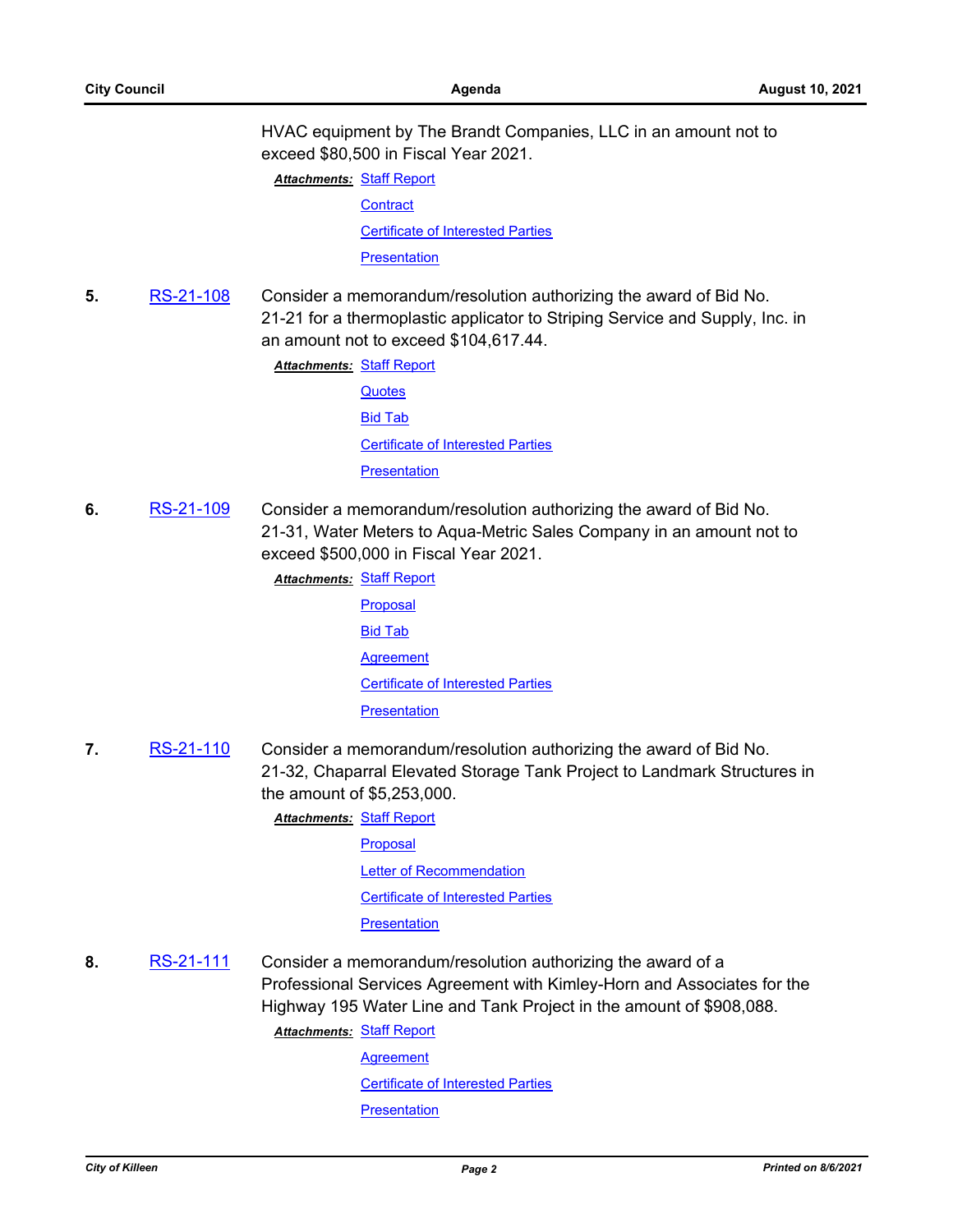| 9.  | RS-21-112              | Consider a memorandum/resolution authorizing emergency purchase of<br>turf for Stonetree Golf Course in the amount of \$124,265.75.                                                                                                                                                                                                                                                                                                                                              |
|-----|------------------------|----------------------------------------------------------------------------------------------------------------------------------------------------------------------------------------------------------------------------------------------------------------------------------------------------------------------------------------------------------------------------------------------------------------------------------------------------------------------------------|
|     |                        | <b>Attachments: Staff Report</b>                                                                                                                                                                                                                                                                                                                                                                                                                                                 |
|     |                        | Memorandum                                                                                                                                                                                                                                                                                                                                                                                                                                                                       |
|     |                        | <b>Certificates of Interested Parties</b>                                                                                                                                                                                                                                                                                                                                                                                                                                        |
|     |                        | Presentation                                                                                                                                                                                                                                                                                                                                                                                                                                                                     |
| 10. | <u>RS-21-113</u>       | Consider a memorandum/resolution authorizing the procurement of<br>replacement mobile data terminals (MDT) for the Police Department from<br>GTS Technology Solutions in an amount not to exceed \$86,929.<br><b>Attachments: Staff Report</b>                                                                                                                                                                                                                                   |
|     |                        | Quote                                                                                                                                                                                                                                                                                                                                                                                                                                                                            |
|     |                        | <b>Certificate of Interested Parties</b>                                                                                                                                                                                                                                                                                                                                                                                                                                         |
|     |                        | <b>Presentation</b>                                                                                                                                                                                                                                                                                                                                                                                                                                                              |
| 11. | RS-21-114              | Consider a memorandum/resolution rescheduling the City Council<br>meetings for October, November, and December 2021.<br><b>Attachments: Staff Report</b>                                                                                                                                                                                                                                                                                                                         |
|     |                        | <b>Current Meeting Schedule</b>                                                                                                                                                                                                                                                                                                                                                                                                                                                  |
|     |                        | <b>Proposed Meeting Schedule</b>                                                                                                                                                                                                                                                                                                                                                                                                                                                 |
|     | <b>Public Hearings</b> |                                                                                                                                                                                                                                                                                                                                                                                                                                                                                  |
| 12. | PH-21-037              | HOLD a public hearing and consider an ordinance requested by<br>Johnson-Bell Investments, L.L.C., (Case #FLUM21-04) to amend the<br>Comprehensive Plan's Future Land Use Map (FLUM) from a 'General<br>Residential' (GR) designation to a 'General Commercial' (GC) designation<br>for approximately 0.53 acre, being Lot 1, Block 1, Lee Residential<br>Addition. The property is locally addressed as 5102 Cinch Drive, Killeen,<br>Texas.<br><b>Attachments: Staff Report</b> |

**[Maps](http://killeen.legistar.com/gateway.aspx?M=F&ID=8a5e728d-fd4e-4c15-ba5d-e167f923f470.pdf) [Minutes](http://killeen.legistar.com/gateway.aspx?M=F&ID=825d7ca9-60c9-4feb-96e0-a6451534b049.pdf) [Ordinance](http://killeen.legistar.com/gateway.aspx?M=F&ID=203750d9-7413-4945-a99a-b0d2d0b93846.pdf) [Presentation](http://killeen.legistar.com/gateway.aspx?M=F&ID=74130290-315b-449b-b2fb-9036820a56dc.pdf)** 

**13.** [PH-21-038](http://killeen.legistar.com/gateway.aspx?m=l&id=/matter.aspx?key=5573) HOLD a public hearing and consider an ordinance requested by Johnson-Bell Investments, L.L.C. (Case #Z21-20) to rezone approximately 0.53 acre from "R1-A" (Single-Family Garden Home Residential District) to "B-3" (Local Business District), being Lot 1, Block 1, Lee Residential Addition. The property is locally addressed as 5102 Cinch Drive, Killeen, Texas.

**Attachments: [Staff Report](http://killeen.legistar.com/gateway.aspx?M=F&ID=7a0f0f49-3880-4528-9e7c-7249bf22bf7e.pdf)** 

[Maps](http://killeen.legistar.com/gateway.aspx?M=F&ID=8ff908c5-fbfc-4dc9-84e9-a950c6ab269d.pdf)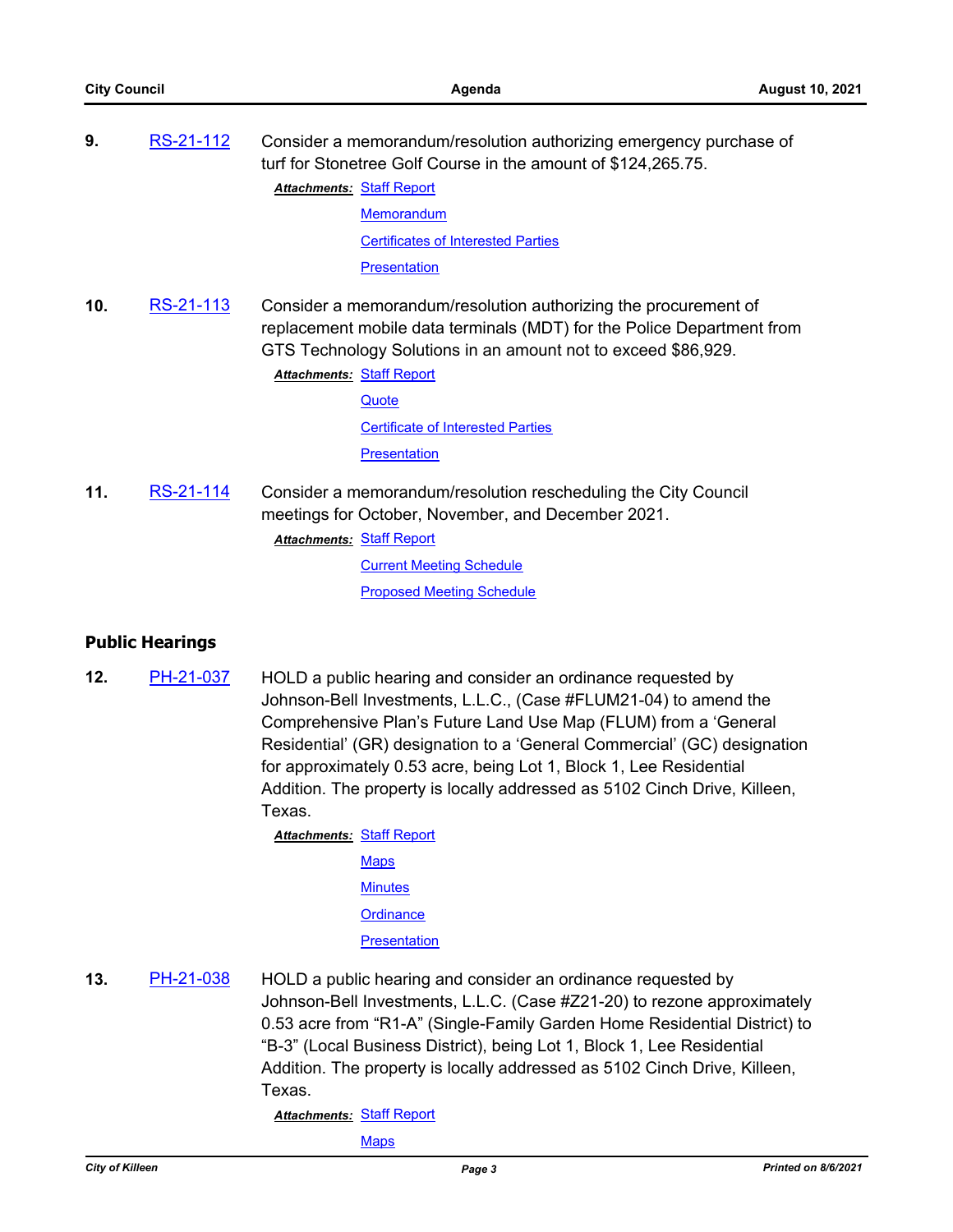**[Minutes](http://killeen.legistar.com/gateway.aspx?M=F&ID=d78c0b63-4933-444b-ba0a-5af15c7a83cc.pdf) [Ordinance](http://killeen.legistar.com/gateway.aspx?M=F&ID=7dc10725-e661-4627-9770-439d7548a8ed.pdf) [Responses](http://killeen.legistar.com/gateway.aspx?M=F&ID=857f714b-1590-4cb0-8a1f-379fe9eba1b7.pdf) [Considerations](http://killeen.legistar.com/gateway.aspx?M=F&ID=e1ed9377-acfc-4a8a-b00b-edf2de22512b.pdf) [Presentation](http://killeen.legistar.com/gateway.aspx?M=F&ID=60e6a7e7-7870-461a-9201-86d0ce6bd0f1.pdf)** 

**14.** [PH-21-039](http://killeen.legistar.com/gateway.aspx?m=l&id=/matter.aspx?key=5571) HOLD a public hearing and consider an ordinance requested by Dong Kim, on behalf of Willie J & OK Roberts (Case #Z21-18) to rezone approximately 0.44 acre from "B-5" (Business District) to "B-C-1" ('General Business and Alcohol Sales District), being Lot 2A, Block 1, J. W. Norman Subdivision Amendment. The property is locally addressed as 810 West Rancier Avenue, Suite 600, Killeen, Texas.

> **Attachments: [Staff Report](http://killeen.legistar.com/gateway.aspx?M=F&ID=0e06b62b-ab65-42f0-883f-988fe86bc5b2.pdf) [Maps](http://killeen.legistar.com/gateway.aspx?M=F&ID=8c46db9b-f3da-4399-ad38-2441c4d5ce2d.pdf) [Minutes](http://killeen.legistar.com/gateway.aspx?M=F&ID=aa6fc3d6-7727-40ea-90ac-a419456a35e3.pdf) [Ordinance](http://killeen.legistar.com/gateway.aspx?M=F&ID=6be5d682-6727-4f71-a9ad-117ef28e9165.pdf) [Considerations](http://killeen.legistar.com/gateway.aspx?M=F&ID=a7cfa9c3-4205-44b1-8587-35f2ba37eba5.pdf) [Presentation](http://killeen.legistar.com/gateway.aspx?M=F&ID=66c63385-8544-40d3-96de-913735f9c8ec.pdf)**

**15.** [PH-21-040](http://killeen.legistar.com/gateway.aspx?m=l&id=/matter.aspx?key=5574) HOLD a public hearing and consider an ordinance requested by Cactus Jack Development, Inc. on behalf of Charles R. and Ira Boggs (Case #Z21-21) to rezone approximately 128.82 acres from "A-R1" (Agricultural Single-Family Residential District), "B-5" (Business District), and "A" (Agricultural District) to a Planned Unit Development (PUD) with "R-1" (Single-Family Residential), "SF-2" (Single-Family Residential), "R-2" (Two-Family Residential), and "B-3" (Local Business District) uses, being out of the WL Harris Survey, Abstract No. 1155 and S.P.R.R. Co. Survey, Abstract No. 794. The property is locally addressed as 5901 South Fort Hood Street, Killeen, Texas.

> **Attachments: [Staff Report](http://killeen.legistar.com/gateway.aspx?M=F&ID=e296bb79-c778-4d81-b125-96bce4439171.pdf) [Maps](http://killeen.legistar.com/gateway.aspx?M=F&ID=8e822547-728e-4c91-9026-9023652c8e95.pdf) [Minutes](http://killeen.legistar.com/gateway.aspx?M=F&ID=f236975e-a896-462a-8622-bdcce3b9a168.pdf) [Ordinance](http://killeen.legistar.com/gateway.aspx?M=F&ID=f8665b95-2df1-4d3c-8d16-cb154d15411a.pdf) [Considerations](http://killeen.legistar.com/gateway.aspx?M=F&ID=eaa2504a-f42e-42b9-99e1-96f318bd5548.pdf) [Responses](http://killeen.legistar.com/gateway.aspx?M=F&ID=22941b48-c423-40b5-b36c-28c45bd24f22.pdf) [Presentation](http://killeen.legistar.com/gateway.aspx?M=F&ID=8040f4da-8ccf-4147-ba9e-1c9baa077024.pdf)**

**16.** [PH-21-041](http://killeen.legistar.com/gateway.aspx?m=l&id=/matter.aspx?key=5575) HOLD a public hearing and consider an ordinance requested by Mitchell & Associates on behalf of Twin Creek Joint Venture II (Case #Z21-22) to rezone approximately 2.27 acres from "B-5" (Business District) to "R-2" (Two-Family Residential District), being Lot 6, Block 2, Twin Creek Addition Section Two. The property is locally addressed as 4202 Water Street, Killeen, Texas.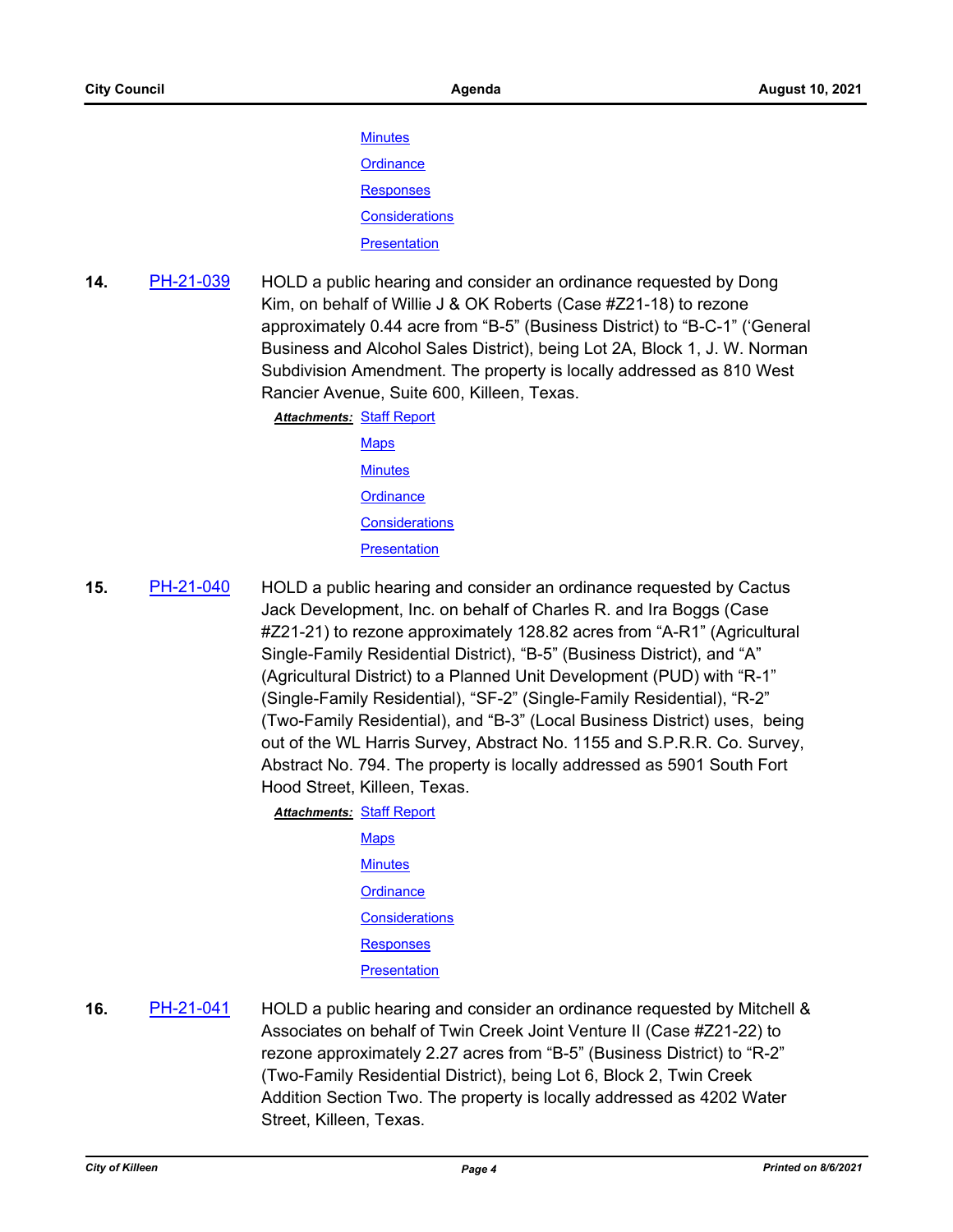| <b>Attachments: Staff Report</b> |                       |
|----------------------------------|-----------------------|
|                                  | <b>Maps</b>           |
|                                  | <b>Minutes</b>        |
|                                  | Ordinance             |
|                                  | <b>Considerations</b> |
|                                  | <b>Presentation</b>   |

**17.** [PH-21-042](http://killeen.legistar.com/gateway.aspx?m=l&id=/matter.aspx?key=5576) HOLD a public hearing and consider an ordinance requested by Mitchell & Associates on behalf of Fameco-Texas, L.L.C. (Case #Z21-23) to rezone approximately 0.237 acre from "R-MH" (Residential Mobile Home District) to "R-2" (Two-Family Residential District). The property is locally addressed as 413 E. Dunn Avenue, Killeen, Texas.

> **Attachments: [Staff Report](http://killeen.legistar.com/gateway.aspx?M=F&ID=244efb22-34fc-4e11-923c-66c95aaf2268.pdf) [Maps](http://killeen.legistar.com/gateway.aspx?M=F&ID=db1a1d12-84fc-4eca-ad80-3f47e33315e2.pdf) [Minutes](http://killeen.legistar.com/gateway.aspx?M=F&ID=50868b31-7a99-44f5-a1fe-702d932ee4f8.pdf) [Ordinance](http://killeen.legistar.com/gateway.aspx?M=F&ID=36e18175-837d-4acf-90af-d49814a9ac64.pdf) [Considerations](http://killeen.legistar.com/gateway.aspx?M=F&ID=e771ab85-fd6a-456a-9c39-6571f16df4de.pdf) [Presentation](http://killeen.legistar.com/gateway.aspx?M=F&ID=c3073a9a-8916-47ae-88b8-9ad5c26ca5b4.pdf)**

**18.** [PH-21-043](http://killeen.legistar.com/gateway.aspx?m=l&id=/matter.aspx?key=5627) HOLD a public hearing and consider an ordinance granting easements to Atmos Energy for approximately 0.221 acre consisting of a surface site easement, temporary workspace easement and access easement to be located at the terminus of Persimmon Drive, adjacent to 3008 Persimmon Drive, Killeen TX, 76543. (1st of 3 readings)

**Attachments: [Staff Report](http://killeen.legistar.com/gateway.aspx?M=F&ID=994bcbbe-af8f-4de0-8033-956bd1b22453.pdf)** 

**[Maps](http://killeen.legistar.com/gateway.aspx?M=F&ID=fd93a5df-91aa-4b78-895c-e96587131f11.pdf) [Exhibit](http://killeen.legistar.com/gateway.aspx?M=F&ID=f6cb8c0b-7a09-48a5-b8c6-99472d80a201.pdf)** [Offer Letter](http://killeen.legistar.com/gateway.aspx?M=F&ID=33fda0b4-dfeb-4c1f-bd0b-8dda1d08ab17.pdf) **[Ordinance](http://killeen.legistar.com/gateway.aspx?M=F&ID=8b3d10ea-d68d-410a-8eb4-8b30037c0072.pdf) [Presentation](http://killeen.legistar.com/gateway.aspx?M=F&ID=4c73084e-4b7c-4919-8669-00a089ca0a76.pdf)** 

# **Adjournment**

*I* certify that the above notice of meeting was posted on the Internet and on the bulletin *boards at Killeen City Hall and at the Killeen Police Department on or before 5:00 p.m. on August 6, 2021.*

*Lucy C. Aldrich, City Secretary* 

*\_\_\_\_\_\_\_\_\_\_\_\_\_\_\_\_\_\_\_\_\_\_\_\_\_\_\_\_\_\_\_*

*The public is hereby informed that notices for City of Killeen meetings will no longer*